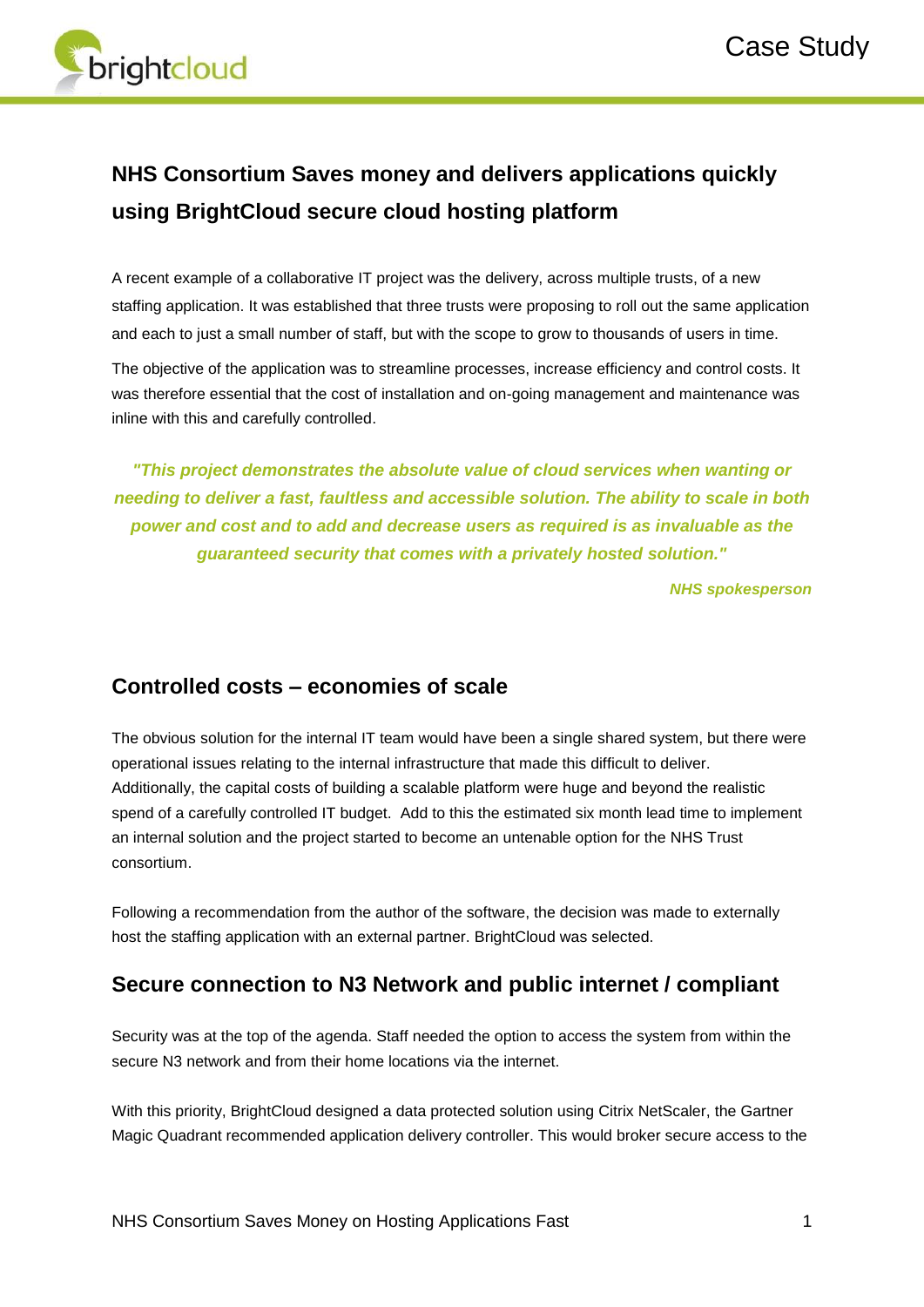

application without a direct connection, while still allowing remote access to the application from users on their home internet connection.

This also ensured that the NHS consortium was compliant with IGSoc guidelines.

#### **Scalable cloud for IT budget control**

BrightCloud designed an initial cloud-based framework with shared SQL resources; this immediately minimised infrastructure and license costs. Three application servers were then added to guarantee fast performance to the entire user community.

This scalable cloud meant BrightCloud could plan the database, starting with the initial low number of users, but with the scope to scale to a considerable system as demand grows. With continued collaboration, it was later decided to move the consortium to three separate database severs.

This build approach means that the consortium only pays monthly for the IT resources it is actually using. It is quick and easy to scale up (or down) as resource needs change, allowing the consortium to start small and remain in control of costs.

## **System delivery – Five days from start to finish**

Once the design of the hosted infrastructure was agreed with the consortium and software provider, BrightCloud took just five days to set-up a tested system ready for the initial pilot phase.

The pilot phase took longer than anticipated as users got used to the new application and processes, but this meant that the launch phase was smooth. It also proved that being able to access the system remotely helped enormously and users liked the option they now had to work from any access device, from anywhere and at anytime 24x7.

## **BrightCloud recognised across the NHS for its hosting performance**

"We are very proud of the recognition our BrightCloud hosting and managed services have within the NHS, from trusts through to specialist agencies including the Ambulance and NHS Blood and Transplant services.

"Our reputation comes from our team's ability to guarantee the availability, scalability and security of the vital data and applications essential to the day-to-day functioning of these life saving bodies that make up the NHS," explained Duncan Little, co-founder and Managing Director of BrightCloud.

Performance is vital to the three trusts within the consortium. BrightCloud provides network and infrastructure performance monitoring allowing issues to be identified before they impact the users